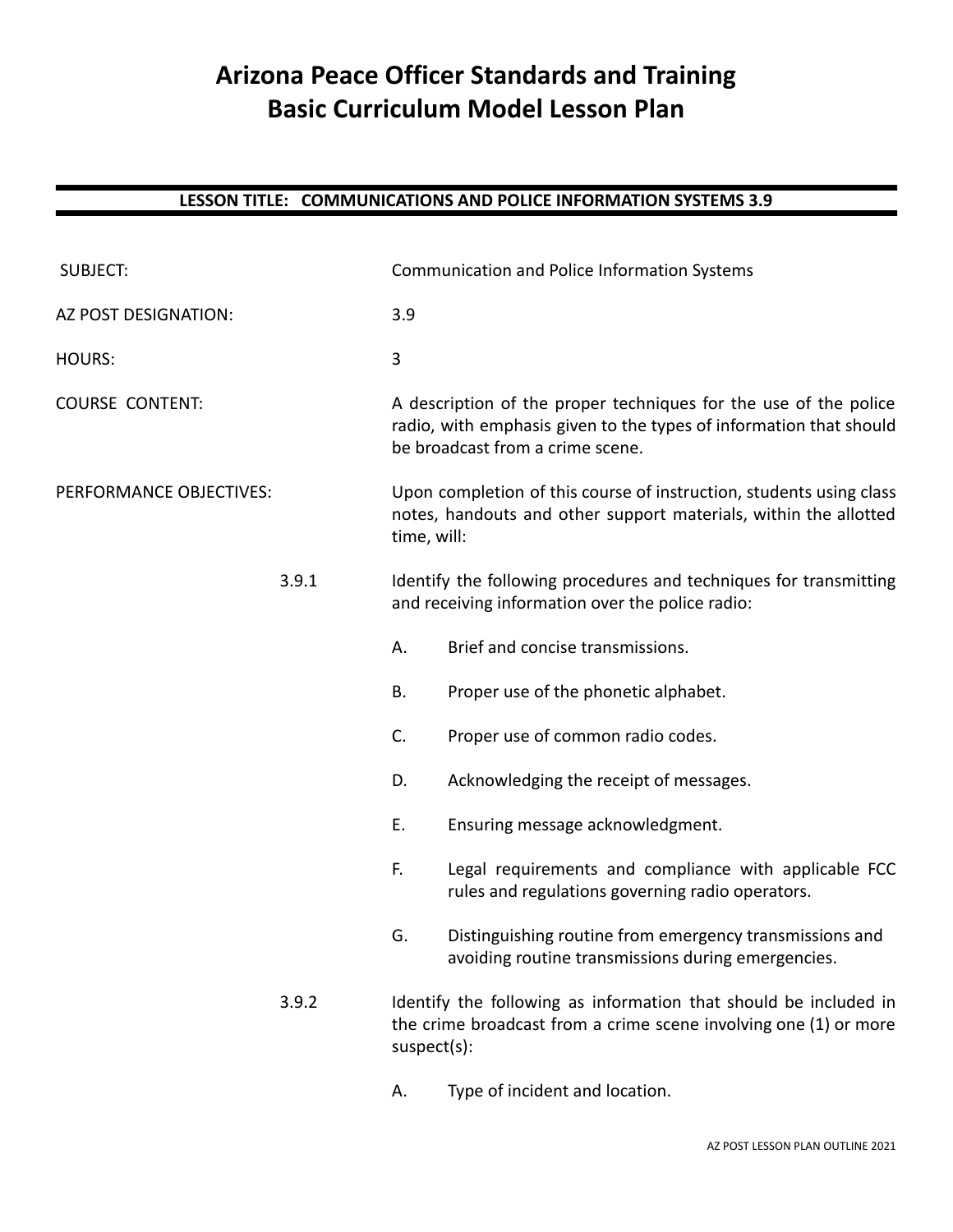- B. Nature and description of suspect(s).
- C. Weapons used, if any.
- D. Description of loss, if any.
- E. Direction of suspect's flight.
- F. Description of suspect's mode of transportation.
- 3.9.3 Identify the following items of information that should be included when reporting descriptions of persons over the police radio:
	- A. Gender/Race.
	- B. Estimated age.
	- C. Estimated height/weight.
	- D. Color and type of clothing.
	- E. Color of hair/eyes/skin.
- 3.9.4 Identify that radio code 999 should only be used when an officer needs emergency assistance.
- 3.9.5 Identify the information contained in law enforcement information systems and the procedures and restrictions with respect to accessing each system.
	- A. Arizona Law Enforcement Telecommunication System (ALETS).
	- B. Arizona Crime Information Center (ACIC).
	- C. Arizona Computerized Criminal Histories (ACCH).
	- D. Law Enforcement Judicial Information System (LEJIS).
	- E. National Crime Information Center (NCIC).
	- F. National Law Enforcement Telecommunications System (NLETS).
	- G. Offender-Based State Correctional Information System (OBSCIS).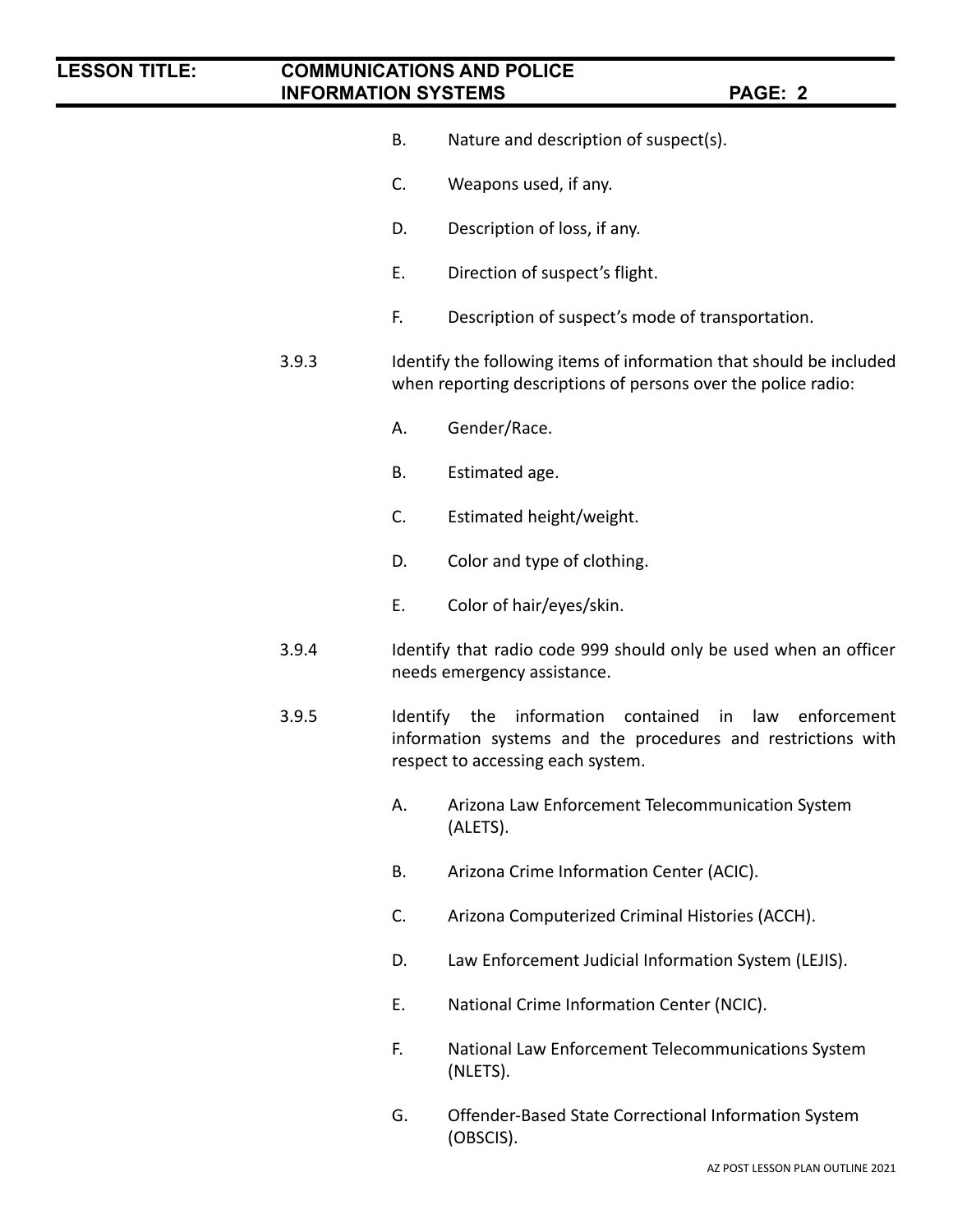|                                  | Motor Vehicle Department (MVD) system.<br>Н.                     |                     |  |
|----------------------------------|------------------------------------------------------------------|---------------------|--|
| DATE FIRST PREPARED:             | August 2000                                                      |                     |  |
| <b>PREPARED BY:</b>              | <b>SME Committee</b>                                             |                     |  |
| <b>REVIEWED - REVISED:</b>       | <b>SME Committee</b>                                             | DATE: August 2000   |  |
| <b>REVIEWED - REVISED:</b>       | <b>SME Committee</b>                                             | DATE: May 2001      |  |
| <b>REVIEWED - REVISED:</b>       | SME Committee, Sgt. W. Wright,                                   | DATE: December 2001 |  |
|                                  | Sgt. Katrina White and Tami L. De Ruiter                         |                     |  |
| <b>REVIEWED - REVISED:</b>       | AZ POST (Word)                                                   | DATE: December 2002 |  |
| <b>REVIEWED - REVISED:</b>       | <b>SME Committee</b>                                             | DATE: July 2004     |  |
| <b>REVIEWED - REVISED:</b>       | <b>SME Committee</b>                                             | DATE: April 2008    |  |
| <b>REVIEWED - REVISED:</b>       | Lt. Dave Kelly, ALEA                                             | DATE: November 2009 |  |
| <b>REVIEWED - REVISED:</b>       | <b>SME Committee</b>                                             | DATE: May 2010      |  |
| <b>REVIEWED - REVISED:</b>       | AZ POST Staff                                                    | DATE: June 2013     |  |
| AZ POST - APPROVAL:              | <b>Richard Watling</b>                                           | DATE: June 2013     |  |
| <b>REVIEWED - REVISED:</b>       | Anna Baum, Brittney Brunet                                       | DATE: October 2021  |  |
| <b>REVIEWED - REVISED:</b>       | AZ POST (Google Docx)                                            | DATE: October 2021  |  |
| AZ POST - APPROVAL:              | <b>Richard Watling</b>                                           | DATE: June 2013     |  |
| AZ POST - APPROVAL:              | Lori Wait                                                        | DATE: October 2021  |  |
|                                  |                                                                  |                     |  |
| <b>INSTRUCTOR REFERENCES:</b>    |                                                                  |                     |  |
|                                  |                                                                  |                     |  |
| <b>CLASS LEVEL:</b>              | Student                                                          |                     |  |
| <b>TRAINING AIDS:</b>            | Handouts.                                                        |                     |  |
| <b>INSTRUCTIONAL STRATEGY:</b>   | Interactive lecture, class discussion and group problem solving. |                     |  |
| <b>SUCCESS CRITERIA:</b>         | 70% or higher on a written, multiple-choice examination.         |                     |  |
| DATE RELEASED TO THE SHARE FILE: | May 27, 2022                                                     |                     |  |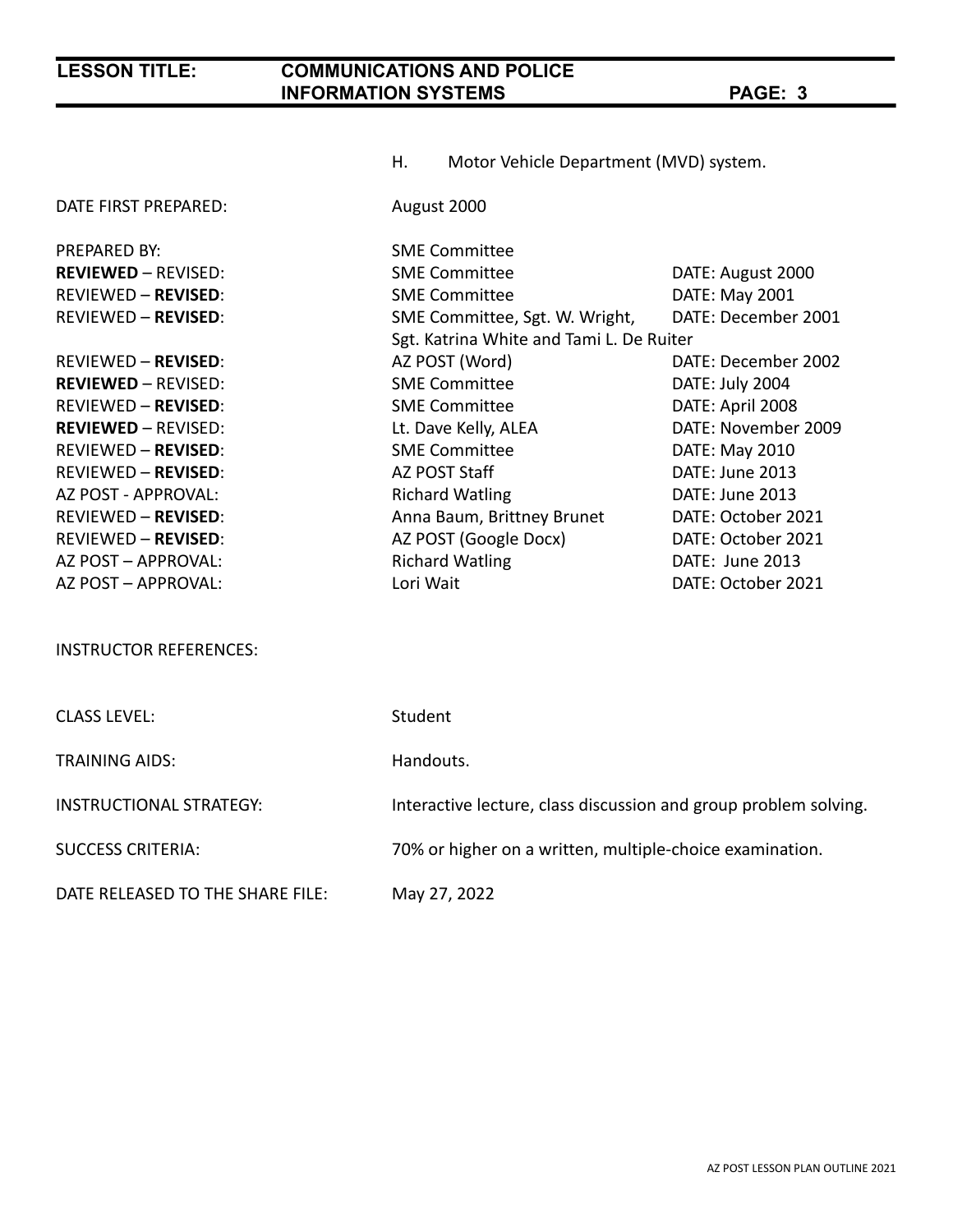#### **I. INTRODUCTION**

- A. Instructor (self) introduction.
- B. Preview of performance objectives.

### **II. TRANSMITTING AND RECEIVING INFORMATION P.O. 3.9.1**

- A. Brief and concise transmission. **P.O. 3.9.1A**
	- 1. Normal rate of speed:
		- a. Forty to sixty (40-60) words per minute.
		- b. Not too fast or too slow.
	- 2. "Break" lengthy transmissions.
		- a. Possible emergency traffic waiting.
		- b. Ties up the system.
	- 3. Prepare transmission mentally prior to talking.
		- a. Think before you speak.
		- b. Three (3) C's (clear concise complete).
		- c. Avoid multiple transmissions.
	- 4. Normal speaking tone:
		- a. Emotion will distort your voice.
		- b. Remember the three (3) C's.
	- 5. Depress the mike button for one (1) full second and then begin talking. *INSTRUCTOR NOTE: Briefly DISCUSS "Murphy's Law and an open mike. Murphy's Law says "anything that can go wrong, will go wrong". Many inappropriate conversations have occurred with everyone, because of stuck open microphones. Instructor can give examples that s/he has witnessed in his/her department.*
		- a. Most common error by all officers.
		- b. Causes dispatch to re-ask for information.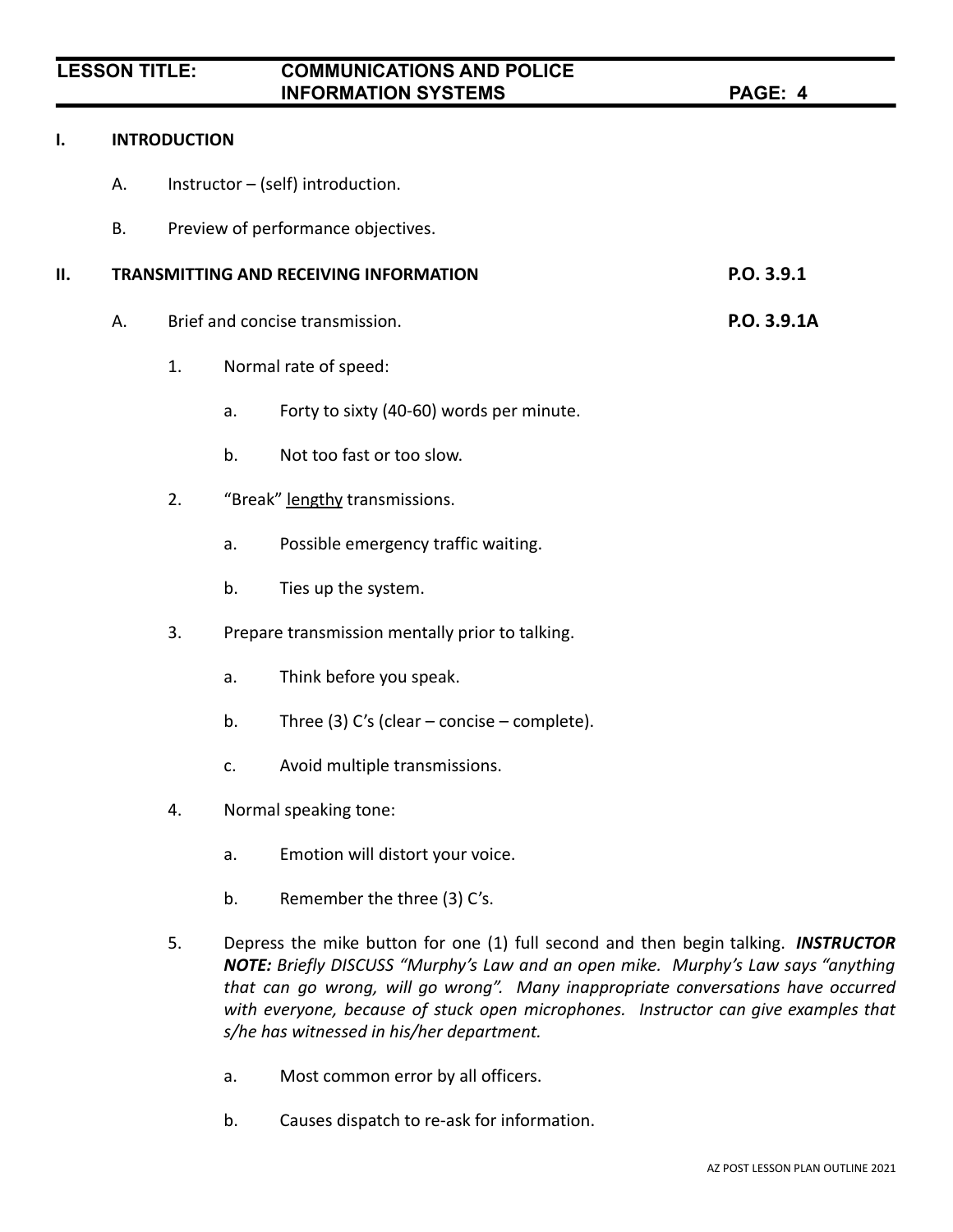- 6. Always keep conversations professional in nature.
	- a. Be courteous and aware of current transmissions.
	- b. Remember, reporters, news agencies and citizens have scanners and can, and will, monitor your transmissions.
	- c. Nothing you say on the radio is confidential or will remain a secret.
- B. Proper use of the phonetic alphabet. **P.O. 3.9.1B**
	- 1. Keeps transmission clear.
	- 2. Letters of the alphabet may sound the same/similar over radio.
	- 3. Pronounce name first, then spell.
		- a. Dispatchers can spell common names.
		- b. Phonetically spell uncommon names and common names with uncommon spelling.
- C. Proper use of common radio codes. **P.O. 3.9.1C**
	- 1. Ten (10) codes, used to reduce air time and allow for coded messages.
	- 2. Ensure certain phrases are transmitted clearly.
		- a. Check with your agency for current codes.
		- b. Codes can vary from agency to agency.
		- c. Memorize codes to "converse" with dispatch and other officers.
		- d. If using inter-agency channels AVOID the use of radio codes and speak in plain English.
	- 3. If ten (10) code does not cover the situation, use "short talk."
- D. Acknowledging the receipt of messages. **P.O. 3.9.1D**

- 1. Acknowledging immediately with "10-4" or appropriate response.
- 2. Sender understands the message was received and understood.
- E. Ensuring message acknowledgment. **P.O. 3.9.1E**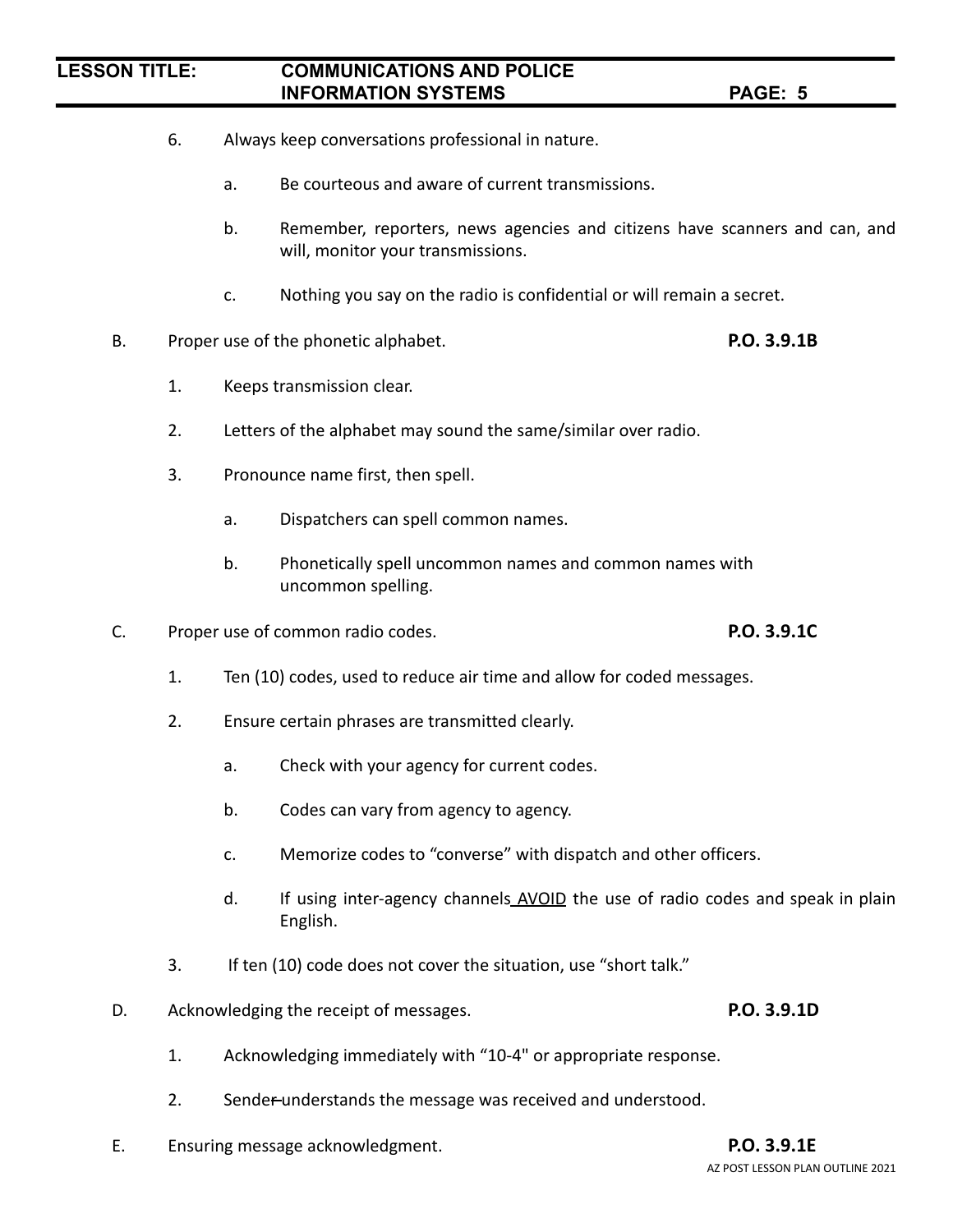- 1. Do not assume your broadcasted messages have been received.
- 2. Wait a few seconds then re-broadcast.
- 3. Receiver should verbally acknowledge.
- F. Compliance with applicable FCC rules and regulations governing radio operators.

#### **P.O. 3.9.1F**

- 1. All radio transmissions are governed by the Federal Communication Commission (FCC). *INSTRUCTOR NOTE: Handout #1.*
- 2. Legal requirements include:
	- a. No foul language.
	- b. No use of proper names.
		- i. Using an officer's name instead of unit number could compromise his/her own and his/her family's safety. *INSTRUCTOR NOTE: Although police often use proper names and addresses of suspects and citizens, it can be dangerous for them and their families and should be avoided.*
		- ii. Consider sending sensitive information over the MDT or by phone.
	- c. Non-coded broadcasts discouraged.
	- d. Superfluous, false or deceptive messages are prohibited.
	- e. All transmissions are subject to administrative review, investigation or subpoena. *INSTRUCTOR NOTE: The instructor can offer an example (no names) from his/her department to illustrate this point.*
	- f. You have no expectation of privacy when broadcasting over the radio or MDT.
	- g. Base stations must transmit a station identifier every hour.
	- h. All users are licensed under the Base Station license.
- G. Distinguishing routine from emergency transmissions and avoiding routine transmissions during emergencies. **P.O. 3.9.1G**
	- 1. Be aware of current calls in progress.
	- 2. Follow priority of radio broadcasts.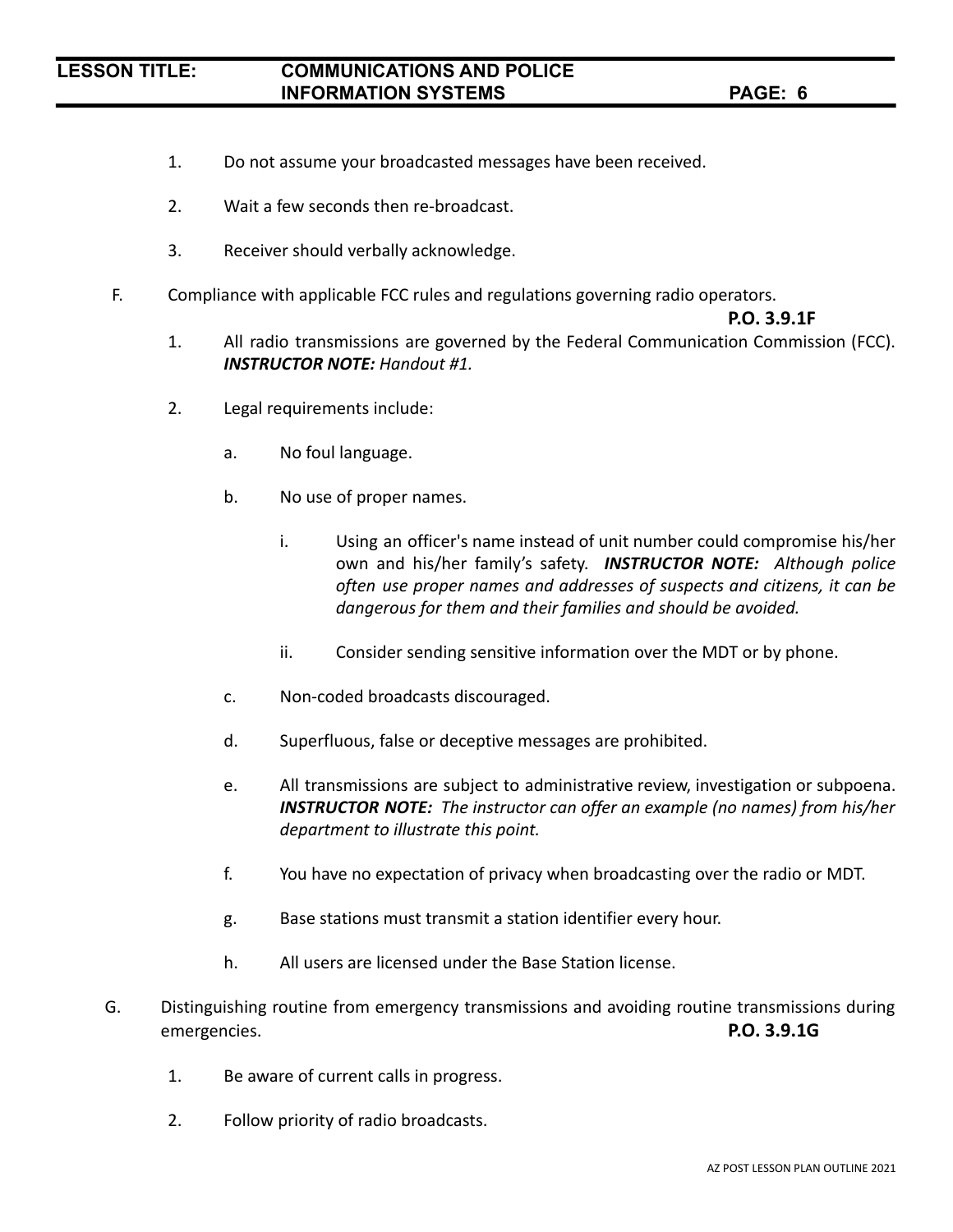| <b>LESSON TITLE:</b> |    |         | <b>COMMUNICATIONS AND POLICE</b><br><b>INFORMATION SYSTEMS</b> | <b>PAGE: 7</b> |  |
|----------------------|----|---------|----------------------------------------------------------------|----------------|--|
|                      |    |         | Emergency traffic has the highest priority.<br>a.              |                |  |
|                      |    |         | Avoid routine transmissions during emergencies.<br>b.          |                |  |
|                      |    | 3.      | Broadcast emergency radio traffic as soon as possible.         |                |  |
| Ш.                   |    |         | <b>INFORMATION FOR CRIME BROADCASTS</b>                        | P.O. 3.9.2     |  |
|                      | А. |         | Type of incident.                                              | P.O. 3.9.2A    |  |
|                      |    | 1.      | Include location.                                              |                |  |
|                      |    | 2.      | Ten (10) codes.                                                |                |  |
|                      |    | 3.      | Brief, yet clear.                                              |                |  |
|                      | В. |         | Nature and description of suspect(s).                          | P.O. 3.9.2B    |  |
|                      | C. |         | Weapon(s) used, if any.                                        | P.O. 3.9.2C    |  |
|                      | D. |         | Description of loss, if any.                                   | P.O. 3.9.2D    |  |
|                      | Ε. |         | Direction of suspect(s) flight.                                | P.O. 3.9.2E    |  |
|                      | F. |         | Description of suspect(s) mode of transportation.              | P.O. 3.9.2F    |  |
|                      |    | 1.      | Color.                                                         |                |  |
|                      |    | 2.      | Year.                                                          |                |  |
|                      |    | 3.      | Make.                                                          |                |  |
|                      |    | 4.      | Body style.                                                    |                |  |
|                      |    | 5.      | License plate - (state).                                       |                |  |
| IV.                  |    |         | <b>INFORMATION WHEN REPORTING DESCRIPTIONS OF PERSONS</b>      | P.O. 3.9.3     |  |
|                      | А. | Gender. |                                                                | P.O. 3.9.3A    |  |
|                      |    | 1.      | Male.                                                          |                |  |
|                      |    | 2.      | Female.                                                        |                |  |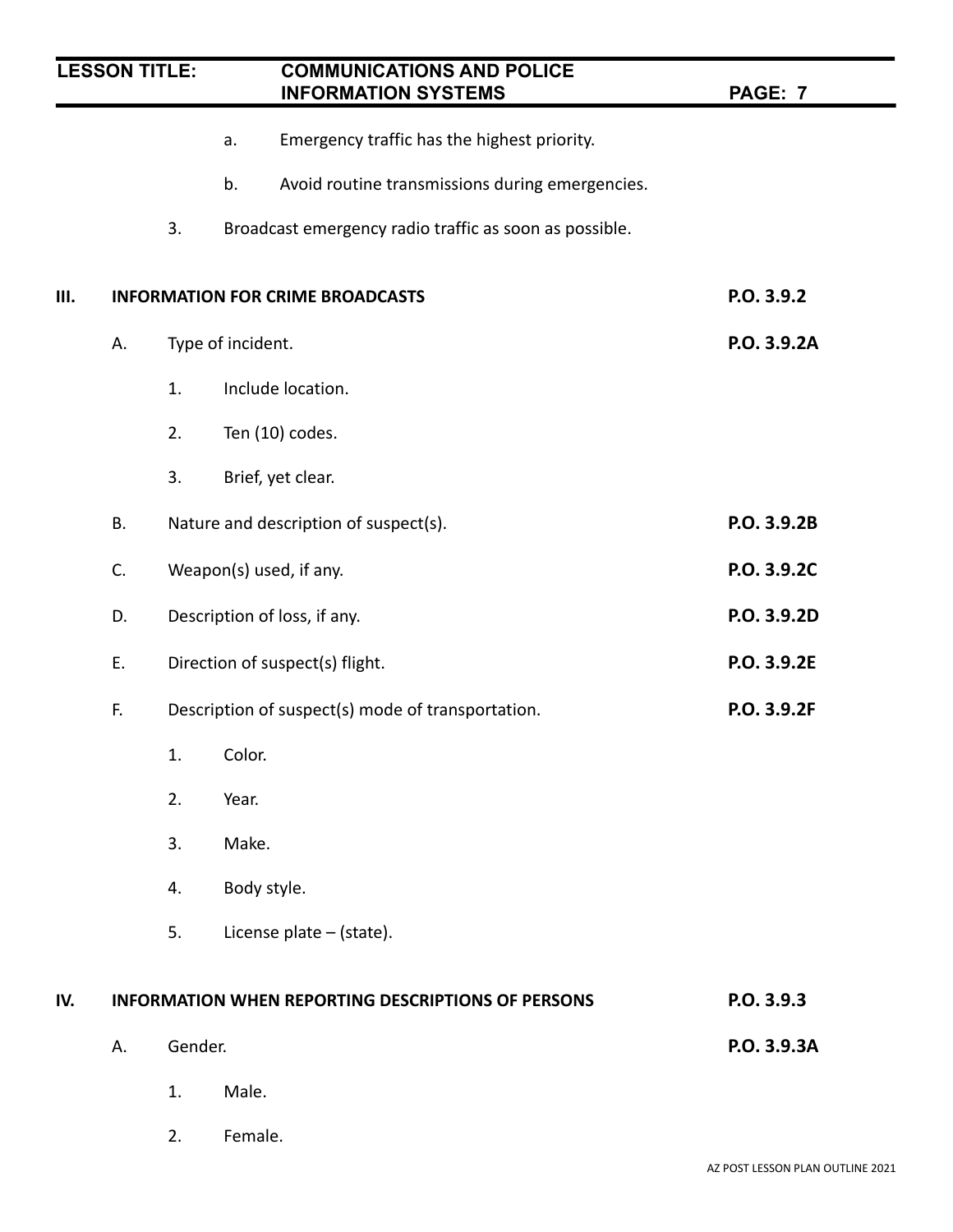| В. | Race                         |                                                                | P.O. 3.9.3A |
|----|------------------------------|----------------------------------------------------------------|-------------|
|    | 1.                           | Hispanic                                                       |             |
|    | 2.                           | Indian                                                         |             |
|    | 3.                           | <b>Black</b>                                                   |             |
|    | 4.                           | Asian                                                          |             |
|    | 5.                           | White                                                          |             |
| C. |                              | Estimated age.                                                 | P.O. 3.9.3B |
|    | 1.                           | Twenty-five (25) to thirty (30).                               |             |
|    | 2.                           | Mid 40's, etc.                                                 |             |
| D. | Estimated height and weight. |                                                                | P.O. 3.9.3C |
|    | 1.                           | Five feet, six inches (5'6") to five feet, nine inches (5'9"). |             |
|    | 2.                           | One hundred and fifty (150) to 160 pounds.                     |             |
| Ε. |                              | Color and type of clothing.                                    | P.O. 3.9.3D |
|    | 1.                           | Red T-shirt.                                                   |             |
|    | 2.                           | Blue jeans.                                                    |             |
|    | 3.                           | White tennis shoes.                                            |             |
| F. | Color of hair/eyes/skin.     |                                                                | P.O. 3.9.3E |
|    | 1.                           | Brown hair.                                                    |             |
|    | 2.                           | Blue eyes.                                                     |             |
|    | 3.                           | Light complexion.                                              |             |
| G. |                              | Describe from top to bottom.                                   |             |
|    | 1.                           | Hair.                                                          |             |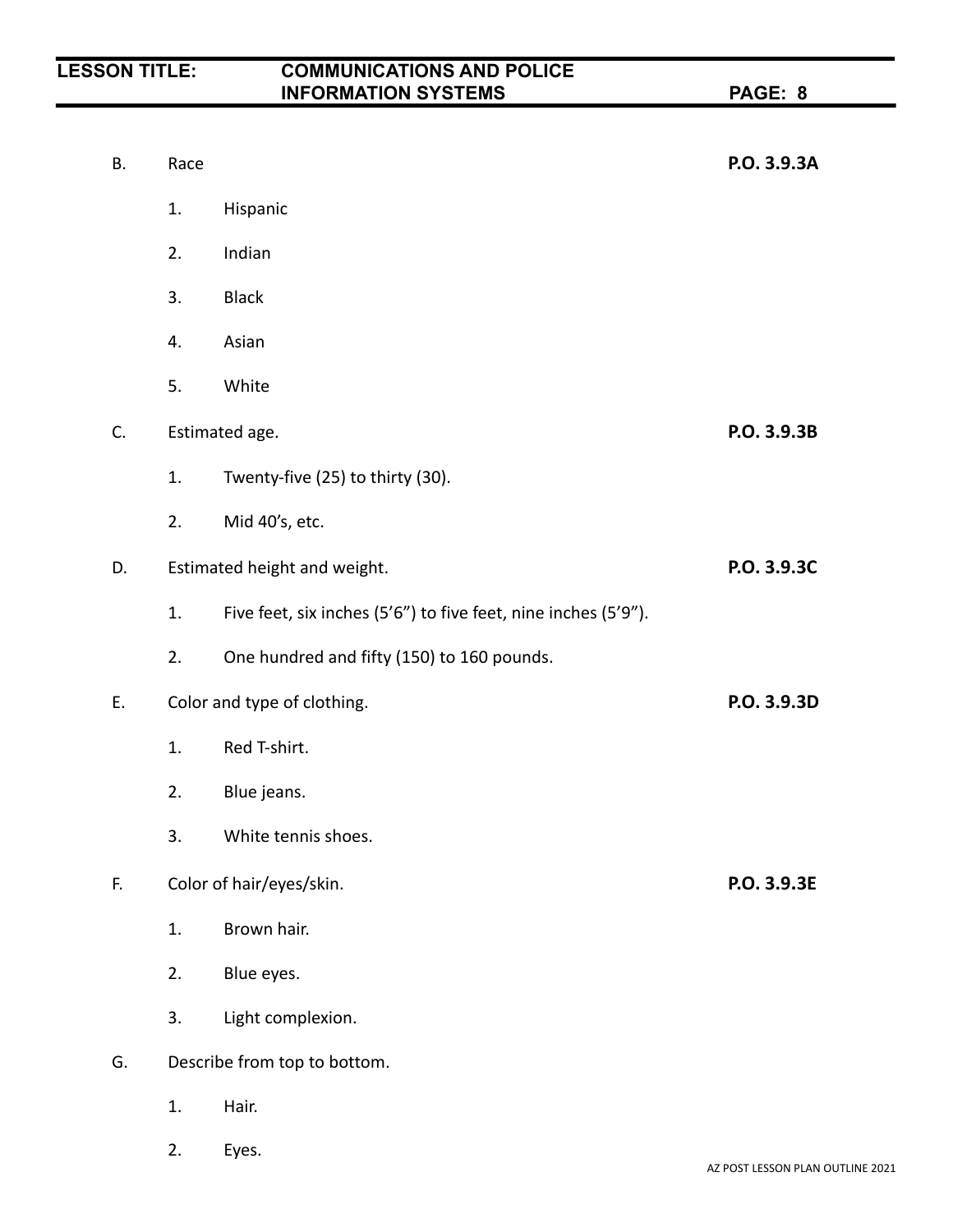- 3. Shirt.
- 4. Pants.
- 5. Shoes.

#### **V. RADIO CODE 999 P.O. 3.9.4**

- A. When a bonafide emergency exists:
	- 1. Protect his/her own life.
	- 2. Need immediate response/assistance.
- B. Will get attention from all law enforcement officers who hear it.
- C. Other non-emergency situations with "three 9's": *INSTRUCTOR NOTE: These should be pronounced as words, not numbers, "nine hundred and ninety-nine"*
	- 1. License plates.
	- 2. Addresses.
	- 3. Sequential numbers.
- D. Have recruits bring radio code sheets from their respective agencies. *INSTRUCTOR NOTE: OPTIONAL: Instructor brings a video or audio tape from his/her agency of an actual transmission(s) which illustrates routine and emergency calls, phonetic alphabet, 10-codes and three (3) digit codes.*
	- 1. Discuss similarities.
	- 2. Discuss differences.
	- 3. Discuss the need for prior understanding on shared frequencies.

#### **VI. POLICE INFORMATION SYSTEMS P.O. 3.9.5**

- A. Identify the information contained in the following law enforcement information systems and the procedures and restrictions with respect to accessing each system.
- B. The Arizona Criminal Justice Information System (ACJIS) is the computerized network available to Arizona law enforcement and other criminal justice agencies and provides access to a large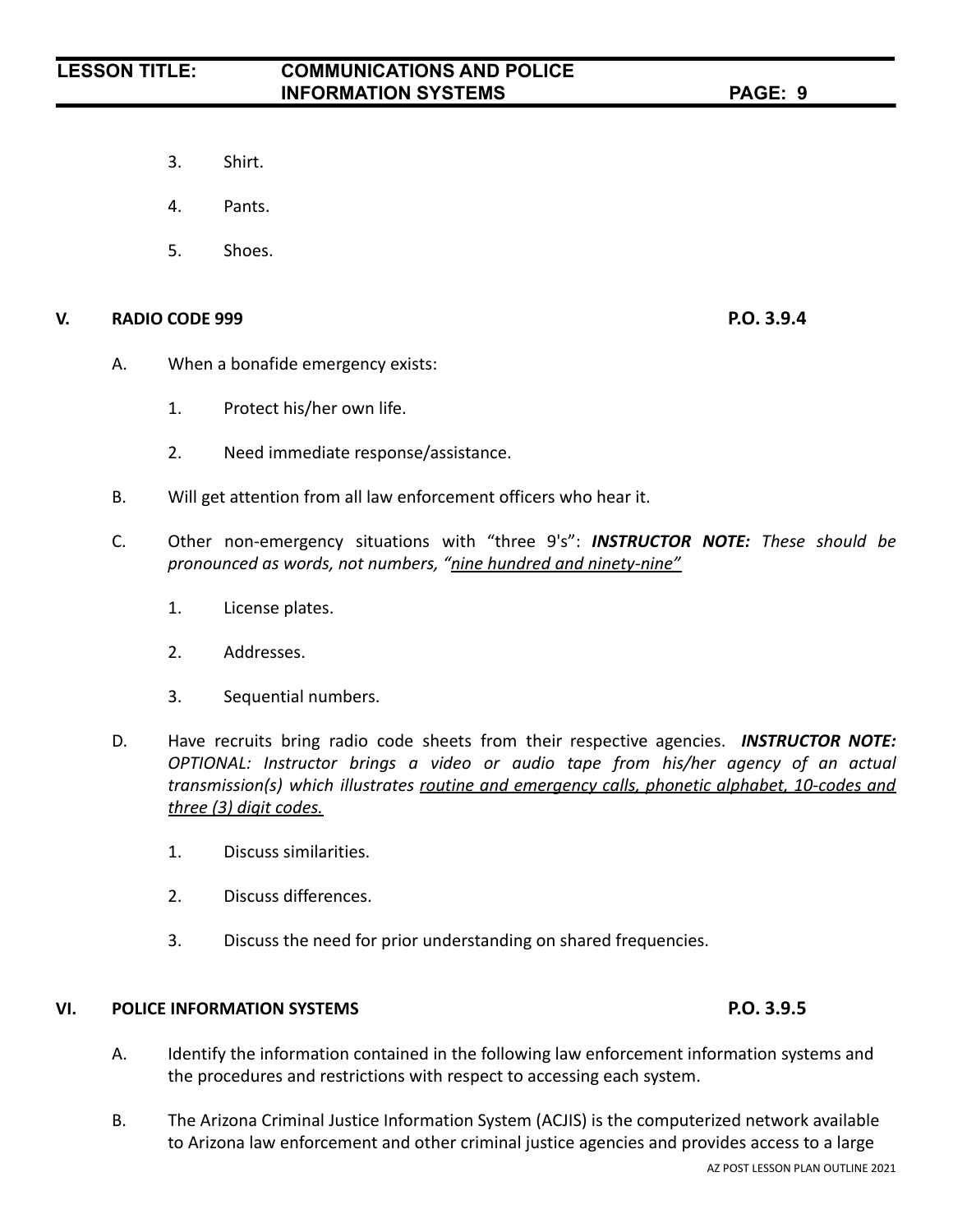number of information systems 24 hours per day, 7 days per week via the ACJIS communications computer located at the Arizona Department of Public Safety. *INSTRUCTOR NOTE: Handouts #2 and #3*

| C. | Arizona Law Enforcement Telecommunications System - (ALETS).                 | P.O. 3.9.5A                                                                   |                                                                                   |             |  |
|----|------------------------------------------------------------------------------|-------------------------------------------------------------------------------|-----------------------------------------------------------------------------------|-------------|--|
|    | 1.                                                                           |                                                                               | A message switching system.                                                       |             |  |
|    | 2.                                                                           |                                                                               | Connects all terminals in the state.                                              |             |  |
| D. | Arizona Crime Information Center - (ACIC).                                   | P.O. 3.9.5B                                                                   |                                                                                   |             |  |
|    | 1.                                                                           |                                                                               | Information on vehicles stolen in Arizona.                                        |             |  |
|    | 2.                                                                           |                                                                               | Records automatically forwarded to NCIC.                                          |             |  |
| Ε. |                                                                              |                                                                               | Arizona Computerized Criminal History - (ACCH).                                   | P.O. 3.9.5C |  |
|    | 1.                                                                           |                                                                               | Arrest and disposition of information on offenders.                               |             |  |
|    | 2.                                                                           |                                                                               | DPS Criminal History Records Unit enters data.                                    |             |  |
| F. | P.O. 3.9.5D<br>Law Enforcement Judicial Information System - (LEJIS).        |                                                                               |                                                                                   |             |  |
|    | 1.                                                                           |                                                                               | Maintained by Maricopa County.                                                    |             |  |
|    | 2.                                                                           | Contains subject-in-progress information, currently for Maricopa County only. |                                                                                   |             |  |
| G. | P.O. 3.9.5E<br>National Crime Information Center - (NCIC).                   |                                                                               |                                                                                   |             |  |
|    | 1.                                                                           | Houses national files on persons and property.                                |                                                                                   |             |  |
|    | 2.                                                                           | All Arizona agencies have access to the system.                               |                                                                                   |             |  |
| Н. | National Law Enforcement Telecommunications System - (NLETS).<br>P.O. 3.9.5F |                                                                               |                                                                                   |             |  |
|    | 1.                                                                           |                                                                               | Message switching system for interstate exchange of criminal justice information. |             |  |
|    |                                                                              | a.                                                                            | Administrative messages.                                                          |             |  |
|    |                                                                              | b.                                                                            | Vehicle registration.                                                             |             |  |
|    |                                                                              | c.                                                                            | Board and snowmobile registration.                                                |             |  |

d. Driver's license.